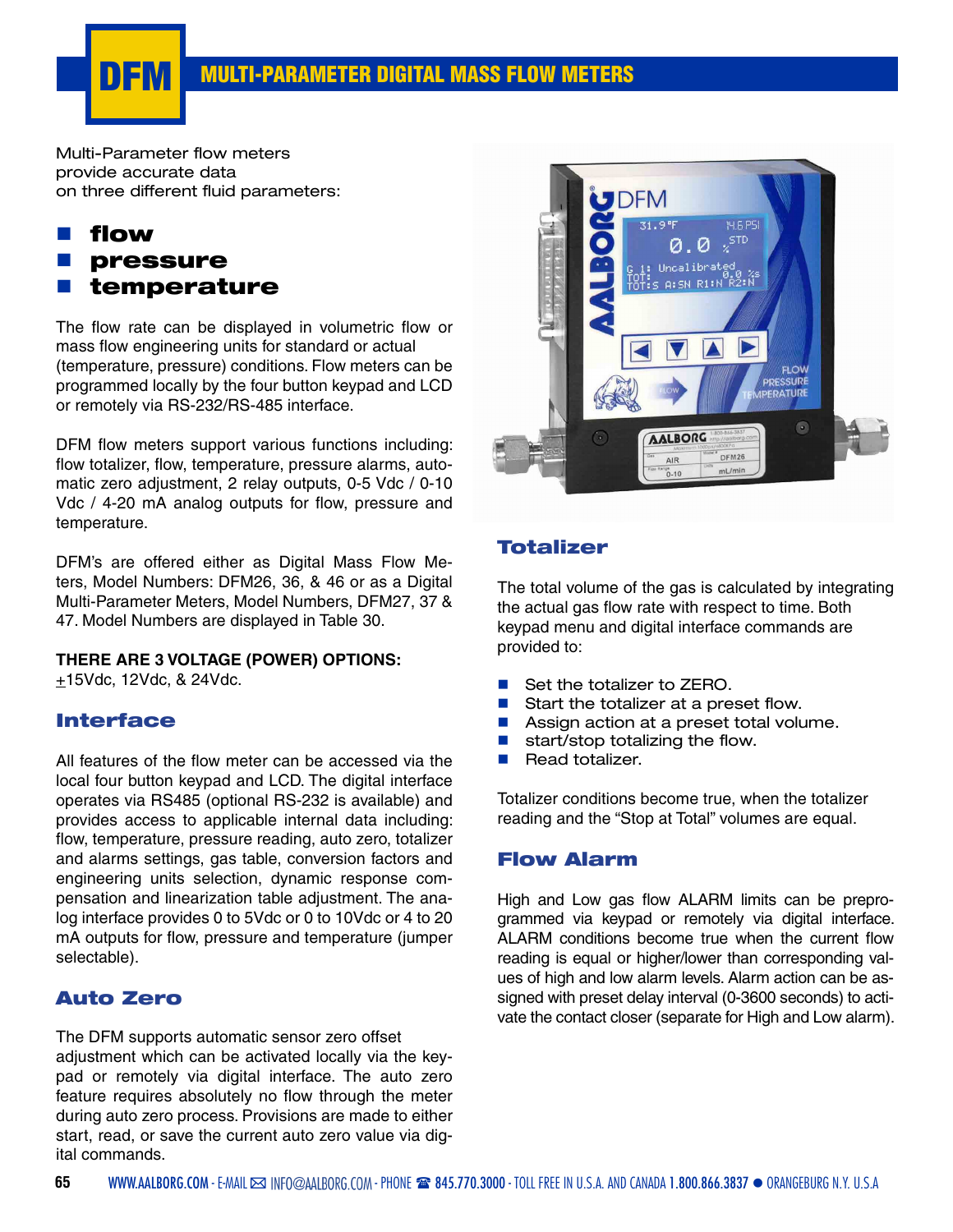

## Pressure Alarm

High and Low gas pressure ALARM limits can be preprogrammed via the keypad or remotely via digital interface. Pressure alarm conditions become true when the current pressure reading is equal or higher than corresponding values of high pressure alarm settings or equal or lower than corresponding values of low pressure alarm settings. Alarm action can be assigned to activate the contact closer (separate for High and Low pressure alarm).

## Temperature Alarm

High and Low gas temperature ALARM limits can be preprogrammed via the keypad or remotely via digital interface. Temperature alarm conditions become true when the current temperature reading is equal or higher than corresponding values of high temperature alarm settings or equal or lower than corresponding values of low temperature alarm settings. Alarm action can be assigned to activate the contact closer (separate for High and Low temperature alarm).

| <b>TABLE 36 - SPECIFICATIONS</b>        |                                                                                                                                                                                                                                                          |  |  |  |  |  |  |
|-----------------------------------------|----------------------------------------------------------------------------------------------------------------------------------------------------------------------------------------------------------------------------------------------------------|--|--|--|--|--|--|
| <b>ACCURACY:</b>                        | $\pm$ 1% of FS at calibration temperature and pressure.                                                                                                                                                                                                  |  |  |  |  |  |  |
| <b>CALIBRATIONS:</b>                    | Performed at standard conditions [14.7 psia (101.4 kPa) and 70 °F (21.1 °C)] unless otherwise stated.                                                                                                                                                    |  |  |  |  |  |  |
| <b>PRESSURE RANGE (MEASUREMENT):</b>    | 5 to 100 psia (0.34 to 6.8 bars).                                                                                                                                                                                                                        |  |  |  |  |  |  |
| <b>PRESSURE ACCURACY:</b>               | $±1\%$ of FS.                                                                                                                                                                                                                                            |  |  |  |  |  |  |
| <b>TEMPERATURE RANGE (MEASUREMENT):</b> | 32 °F to 122 °F (0 °C to 50 °C).                                                                                                                                                                                                                         |  |  |  |  |  |  |
| <b>TEMPERATURE ACCURACY:</b>            | ±1 °C.                                                                                                                                                                                                                                                   |  |  |  |  |  |  |
| <b>REPEATABILITY:</b>                   | $\pm 0.25\%$ of full scale.                                                                                                                                                                                                                              |  |  |  |  |  |  |
| <b>RESPONSE TIME:</b>                   | 0.6 to 1.0 second to within $\pm$ 2% of set flow over 20% to 100% of full scale.                                                                                                                                                                         |  |  |  |  |  |  |
| <b>TEMPERATURE COEFFICIENT:</b>         | $0.15\%$ / $^{\circ}$ C or better.                                                                                                                                                                                                                       |  |  |  |  |  |  |
| <b>PRESSURE COEFFICIENT:</b>            | 0.01% of full scale/ 1 psi (0.07 bar) or better.                                                                                                                                                                                                         |  |  |  |  |  |  |
| <b>OPTIMUM GAS PRESSURE:</b>            | 25 psig (1.73 bars).                                                                                                                                                                                                                                     |  |  |  |  |  |  |
| <b>MAXIMUM GAS PRESSURE:</b>            | DFM 26/36/46: 1000 psig (68 barg, 6895 kPag). DFM 27/37/47: 100 psia (6.8 barabs, 689 kPaabs).                                                                                                                                                           |  |  |  |  |  |  |
| <b>MAXIMUM BURST PRESSURE:</b>          | DFM 26/36/46: 1000 psig (68 barg, 6895 kPag). DFM 27/37/47: 200 psig (13.6 barg, 1379 kPag).                                                                                                                                                             |  |  |  |  |  |  |
| <b>MAXIMUM PRESSURE DROP:</b>           | See table 38.                                                                                                                                                                                                                                            |  |  |  |  |  |  |
| <b>GAS and AMBIENT TEMP:</b>            | 32 °F to 122 °F (0 °C to 50 °C). 14 °F to 122 °F (-10 °C to 50 °C) - Dry gases only.                                                                                                                                                                     |  |  |  |  |  |  |
| <b>OUTPUT SIGNALS:</b>                  | Linear 0-5 Vdc (3000 ohms min load impedance); 0-10Vdc (6000 ohms min impedance);<br>4-20 mA optional (500 ohms max loop resistance). Maximum noise 20mV peak to peak.                                                                                   |  |  |  |  |  |  |
| <b>INPUT POWER:</b>                     | May be configured for three different options:<br>$±15$ Vdc ( $±200$ mA maximum);<br>+12Vdc (300 mA maximum);<br>+24Vdc (250 mA maximum);<br>Circuit boards have built-in polarity reversal protection. Resettable fuses provide power input protection. |  |  |  |  |  |  |
| **MATERIALS IN FLUID CONTACT:           | 316 stainless steel, Viton® O-rings. Optional O-rings: Buna®, EPR and Kalrez®.                                                                                                                                                                           |  |  |  |  |  |  |
| <b>CONNECTIONS:</b>                     | Model DFM26/27: Standard 1/4" compression fittings.<br>6mm compression fittings, 3/8" or 1/8" compression fittings and 1/4" VCR® fittings.<br>Optional:                                                                                                  |  |  |  |  |  |  |
|                                         | Model DFM36/37: Standard 1/4" compression fittings.<br>6mm compression fittings, 3/8" compression fittings and 1/4" VCR® fittings.<br>Optional:                                                                                                          |  |  |  |  |  |  |
|                                         | Model DFM46/47: Standard 3/8" compression fittings.                                                                                                                                                                                                      |  |  |  |  |  |  |
| <b>DISPLAY:</b>                         | 128 x 64 graphic LCD with backlight (up to 8 lines of text).                                                                                                                                                                                             |  |  |  |  |  |  |
| <b>CALIBRATION OPTIONS:</b>             | Standard one 10 points NIST traceable calibration.<br>Optional up to 9 additional calibrations may be ordered for an additional charge.                                                                                                                  |  |  |  |  |  |  |
| <b>CE COMPLIANCE:</b>                   | EN 55011 class 1, class B; EN50082-1.                                                                                                                                                                                                                    |  |  |  |  |  |  |
| <b>ENVIRONMENTAL (PER IEC 664):</b>     | Installation Level II; Pollution Degree II.                                                                                                                                                                                                              |  |  |  |  |  |  |

*\*\*The selection of materials of construction, is the responsibility of the customer. The company accepts no liability.*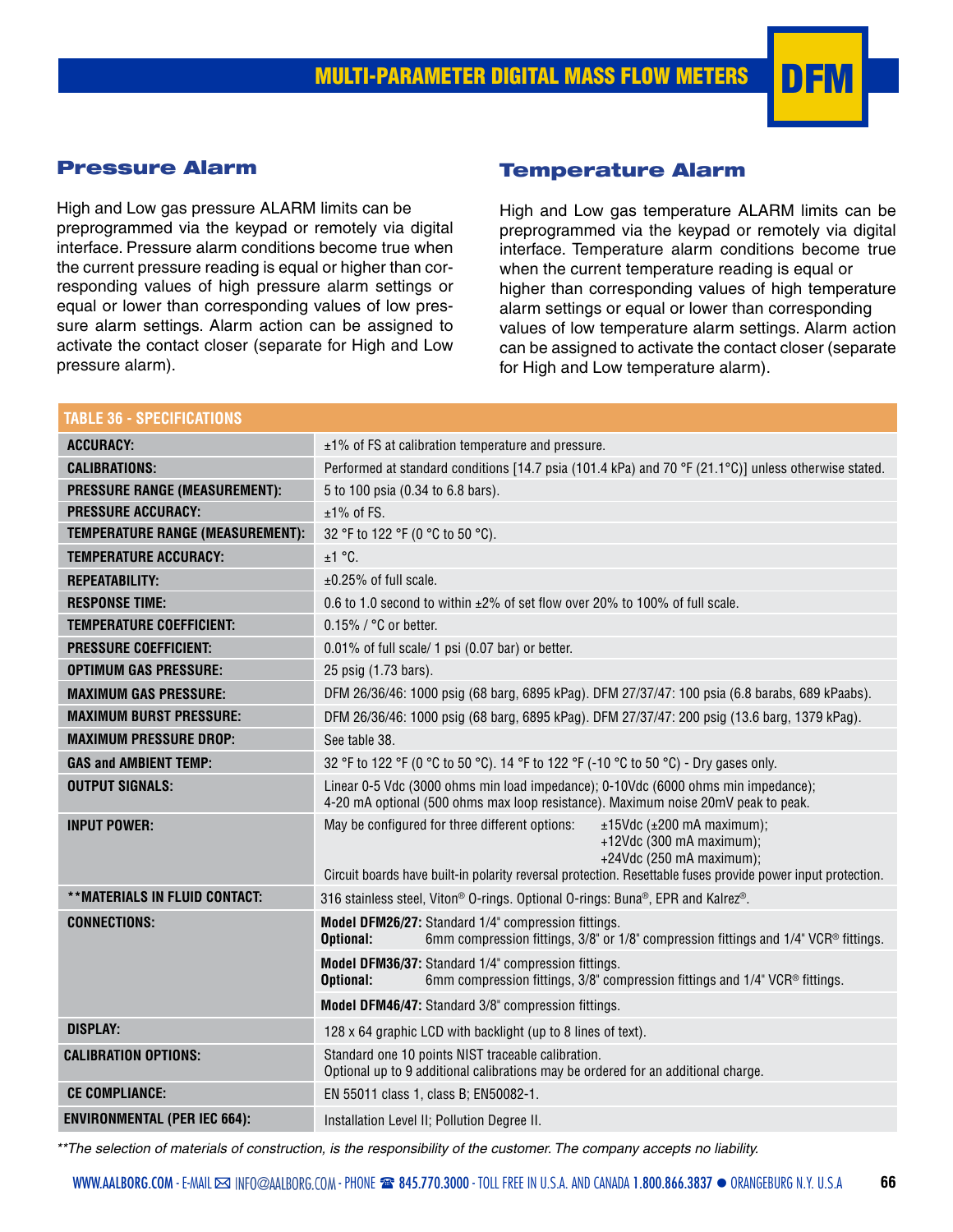

#### Engineering Units

The measured gas flow and associated totalizer data are scaled directly in engineering units via the front panel keypad or digital interface.

#### **THE FOLLOWING UNITS OF MEASURE ARE SUPPORTED:**

%F.S., L/min, L/h, mL/min, mL/h, scuft/h, scuft/min, lb/h, lb/min, one user defined engineering unit.

#### Multi-Gas Calibration

The DFM is capable of storing primary calibration data for up to 10 gases. This feature allows the same DFM to be calibrated for multiple gases while maintaining the rated accuracy on each.

#### Conversion Factors

Conversion factors for up to 32 gases are stored in the DFM. In addition provision is made for a user defined conversion factor. Conversion factors may be applied to any of the ten gas calibrations via keypad or digital interface commands.

#### Contact Closure

Two sets of dry contact relay outputs are provided to actuate user supplied equipment. These are programmable via the local keypad or digital interface such that the relays can be made to switch when a specified event occurs (e.g. when a low or high flow, pressure or temperature alarm limit is exceeded or when the totalizer reaches a specified value).

### Leak Integrity

 $1 \times 10^{-9}$  smL/sec of Helium maximum to the outside environment.

|                                  | <b>TABLE 37 - FLOW RANGES FOR DFM</b>    |  |  |  |  |  |  |  |
|----------------------------------|------------------------------------------|--|--|--|--|--|--|--|
| DFM 26 / 27 LOW FLOW MASS METERS |                                          |  |  |  |  |  |  |  |
| <b>CODE</b>                      | $mL/min$ [N <sub>2</sub> ]               |  |  |  |  |  |  |  |
| 01                               | 0 to 10                                  |  |  |  |  |  |  |  |
| 02                               | 0 to 20                                  |  |  |  |  |  |  |  |
| 03                               | 0 to 50                                  |  |  |  |  |  |  |  |
| 04                               | 0 to 100                                 |  |  |  |  |  |  |  |
| 05                               | 0 to 200                                 |  |  |  |  |  |  |  |
| 06                               | 0 to 500                                 |  |  |  |  |  |  |  |
| <b>CODE</b>                      | $L/min$ [N <sub>2</sub> ]                |  |  |  |  |  |  |  |
| 07                               | $0$ to 1                                 |  |  |  |  |  |  |  |
| 08                               | $0$ to $2$                               |  |  |  |  |  |  |  |
| 09                               | $0$ to $5$                               |  |  |  |  |  |  |  |
| 10                               | 0 to 10                                  |  |  |  |  |  |  |  |
|                                  | DFM 36 / 37 MEDIUM FLOW MASS FLOW METERS |  |  |  |  |  |  |  |
| <b>CODE</b>                      | $L/min$ [N <sub>2</sub> ]                |  |  |  |  |  |  |  |
| 11                               | 0 to 15                                  |  |  |  |  |  |  |  |
| 30                               | 0 to 20                                  |  |  |  |  |  |  |  |
| 31                               | 0 to 30                                  |  |  |  |  |  |  |  |
| 32                               | 0 to 40                                  |  |  |  |  |  |  |  |
| 33                               | 0 to 50                                  |  |  |  |  |  |  |  |
|                                  | DFM 46 / 47 HIGH FLOW MASS FLOW METERS   |  |  |  |  |  |  |  |
| <b>CODE</b>                      | $L/min$ [N <sub>2</sub> ]                |  |  |  |  |  |  |  |
| 40                               | 0 to 60                                  |  |  |  |  |  |  |  |
| 41                               | 0 to 80                                  |  |  |  |  |  |  |  |

#### **TABLE 38 - PRESSURE DROP FOR DFM**

42 0 to 100

| <b>MODEL</b>      | <b>FLOW RATE</b> | <b>MAXIMUM PRESSURE DROP FOR DFM</b> |        |       |  |  |  |
|-------------------|------------------|--------------------------------------|--------|-------|--|--|--|
|                   | [liters/min]     | $mm H20$ ]                           | [psid] | [kPa] |  |  |  |
| <b>DFM 26 /27</b> | up to $10$       | 25                                   | 0.04   | 0.276 |  |  |  |
|                   | 20               | 300                                  | 0.44   | 3.03  |  |  |  |
| <b>DFM 36/37</b>  | 30               | 800                                  | 1.18   | 8.14  |  |  |  |
|                   | 40               | 1480                                 | 2.18   | 15.03 |  |  |  |
|                   | 50               | 2200                                 | 3.23   | 22.3  |  |  |  |
| <b>DFM 46/47</b>  | 60               | 3100                                 | 4.56   | 31.4  |  |  |  |
|                   | 100              | 5500                                 | 8.08   | 55.7  |  |  |  |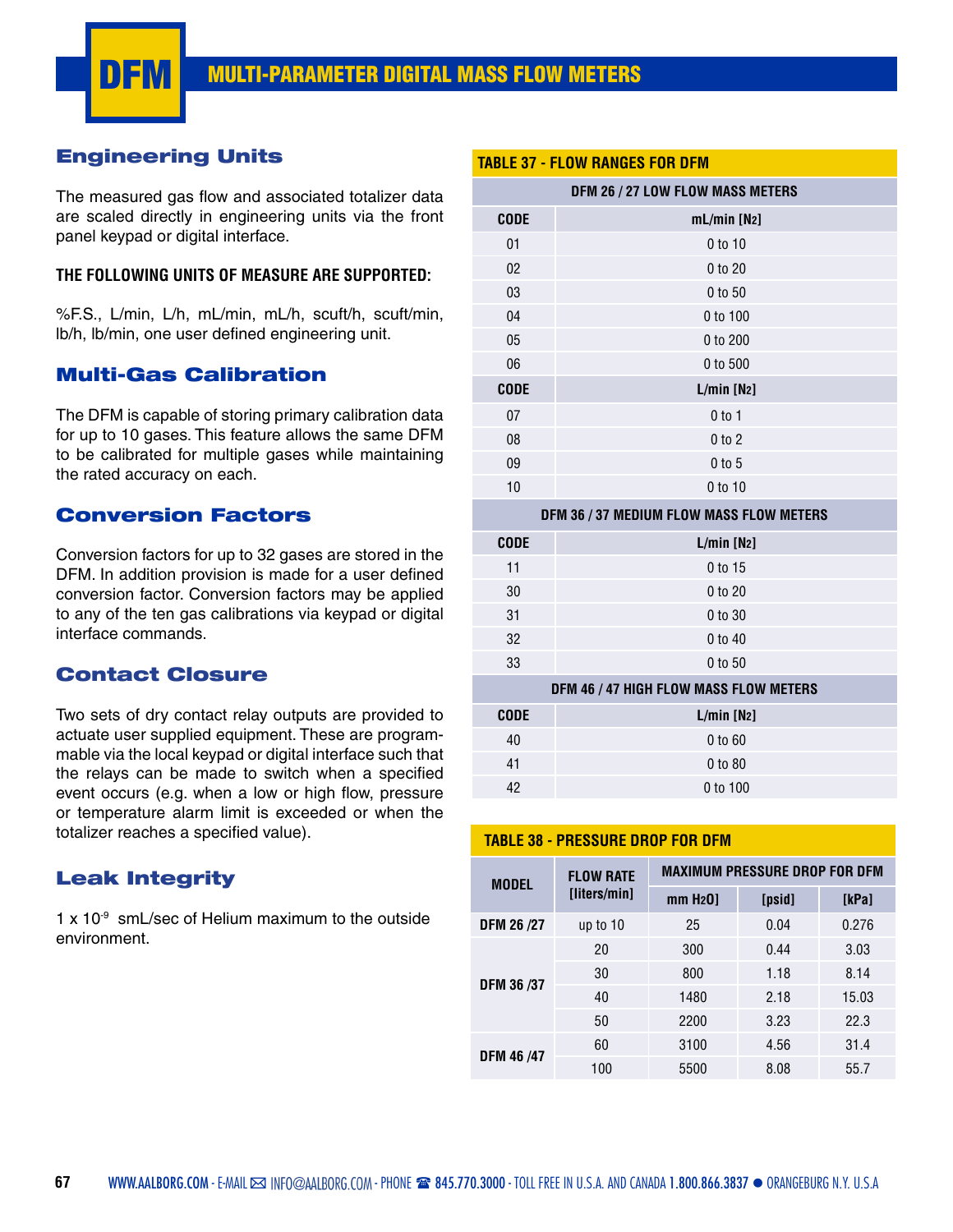# Multi-Parameter Mass Flow Meter with Digital Signal Processing



#### Design Features

- Multi-Drop Capability of up to 255 units (for RS-485 option).
- Stores calibration data for up to 10 different gases.
- Supports 10 different engineering units including user defined.
- **n** Programmable 12 digits Totalizer indicates total gas volume.
- **n** Flow Alarm limits for high and low gas flow with relay output.
- **n** Pressure Alarm limits for high and low gas pressure with relay output.
- Temperature Alarm limits for high & low gas temperature with relay output.
- Four button keypad and large 128x64 graphical LCD with back light.
- Digital (RS-232 or RS-485) and Analog outputs operate simultaneously.
- Internal Conversion factors for up to 32 gases.
- Automatic Zero Adjustment.
- Self-Diagnostic Tests.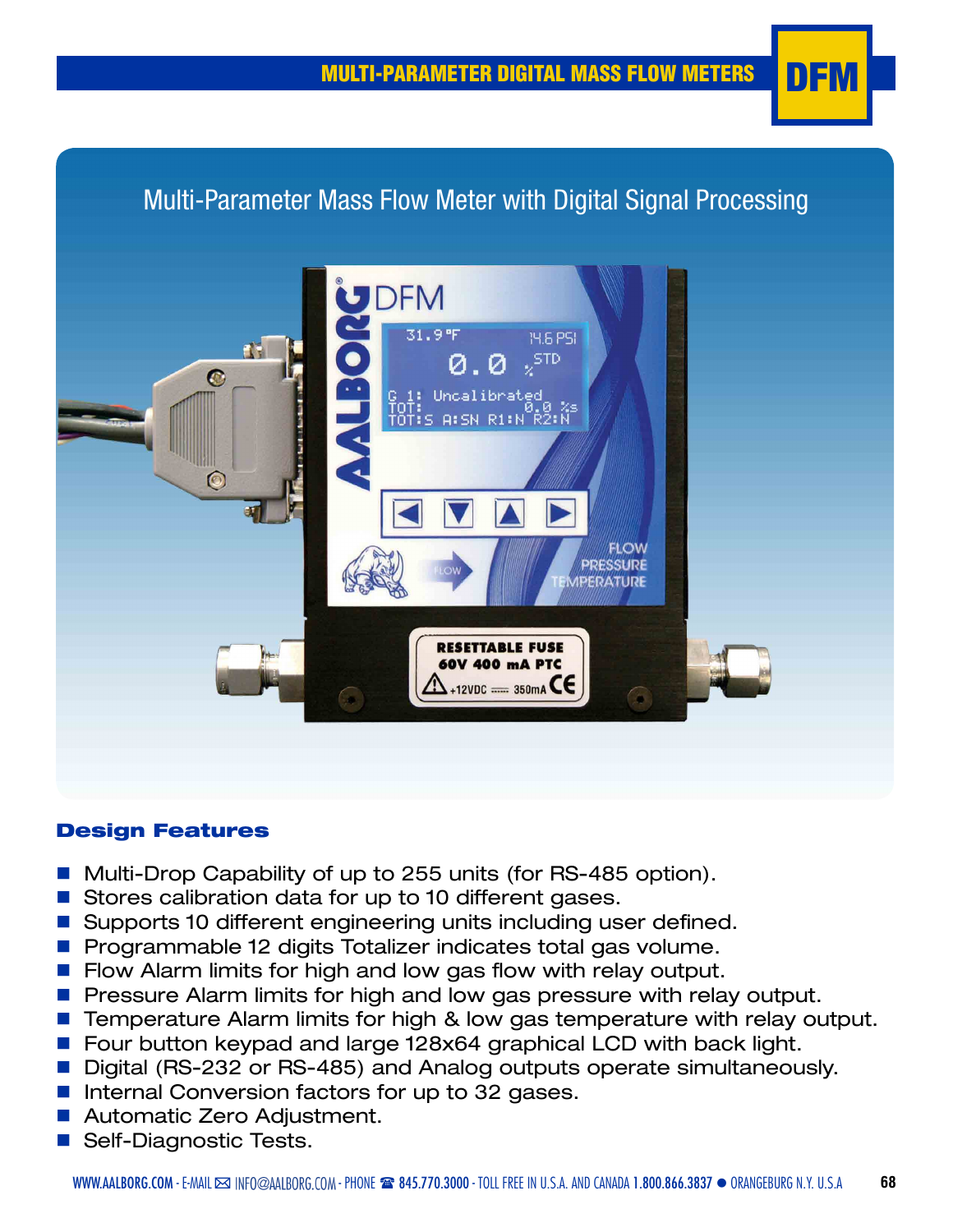## **DFM** MULTI-PARAMETER DIGITAL MASS FLOW METERS